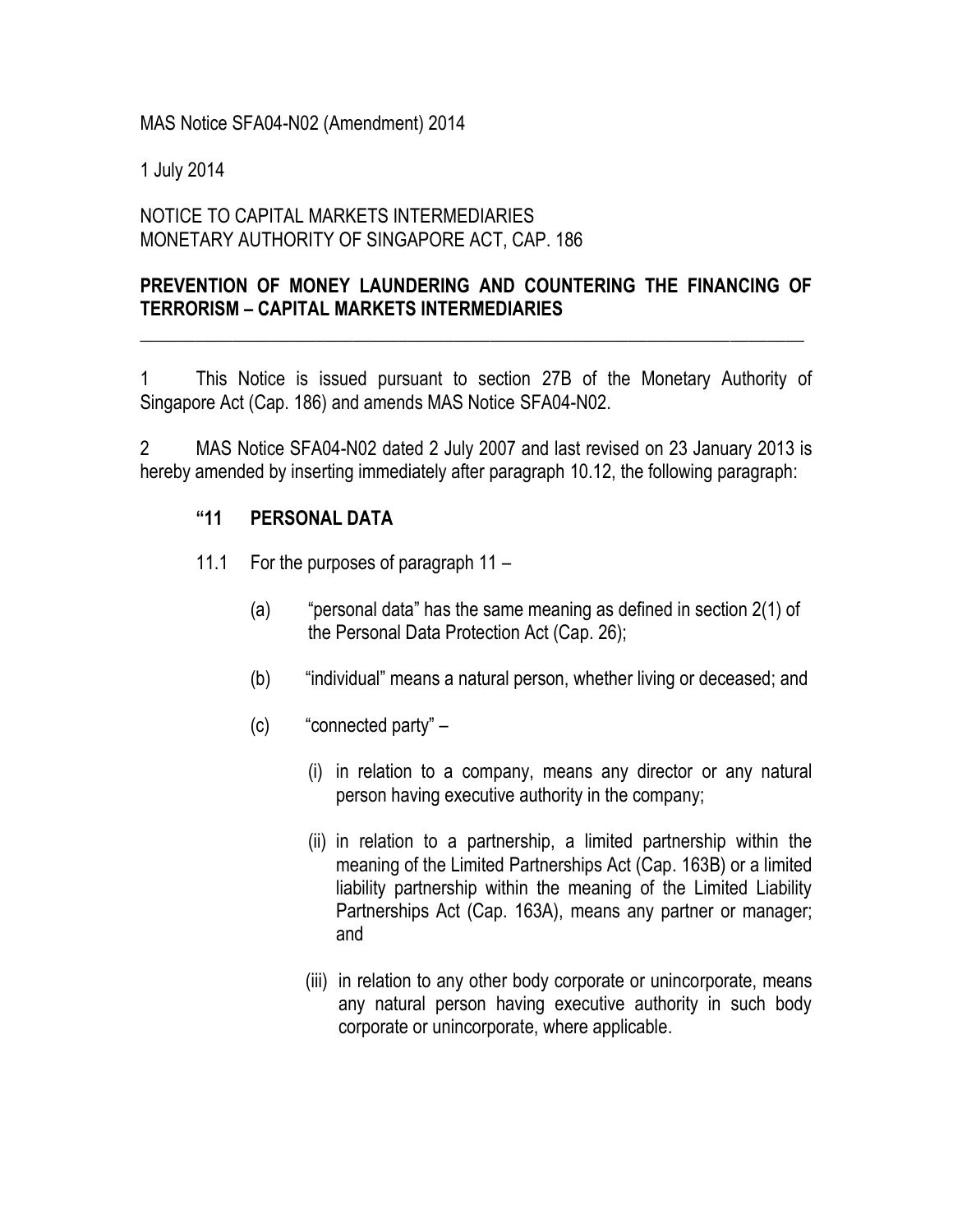- 11.2 Subject to paragraph 11.3 and for the purposes of complying with this Notice, a CMI shall not be required to provide an individual customer, an individual appointed to act on behalf of a customer, an individual connected party of a customer or an individual beneficial owner of a customer, with:
	- (a) any access to personal data about the individual that is in the possession or under the control of the CMI;
	- (b) any information about the ways in which the personal data of the individual under subparagraph (a) has been or may have been used or disclosed by the CMI; and
	- (c) any right to correct an error or omission of the personal data about the individual that is in the possession or under the control of the CMI.
- 11.3 A CMI shall, as soon as reasonably practicable, upon the request of an individual customer, an individual appointed to act on behalf of a customer, an individual connected party of a customer or an individual beneficial owner of a customer, provide the requesting individual with the right to:
	- (a) access the following types of personal data of that individual, that is in the possession or under the control of the CMI:
		- (i) his full name, including any alias;
		- (ii) his unique identification number (such as an identity card number, birth certificate number or passport number);
		- (iii) his existing residential address and contact telephone number(s);
		- (iv) his date of birth;
		- (v) his nationality;
		- (vi) subject to section 21(2) and (3) read with the Fifth Schedule to the Personal Data Protection Act, any other personal data of the respective individual provided by that individual to the CMI; and
	- (b) subject to section 22(7) and the Sixth Schedule to the Personal Data Protection Act, correct an error or omission in relation to the types of